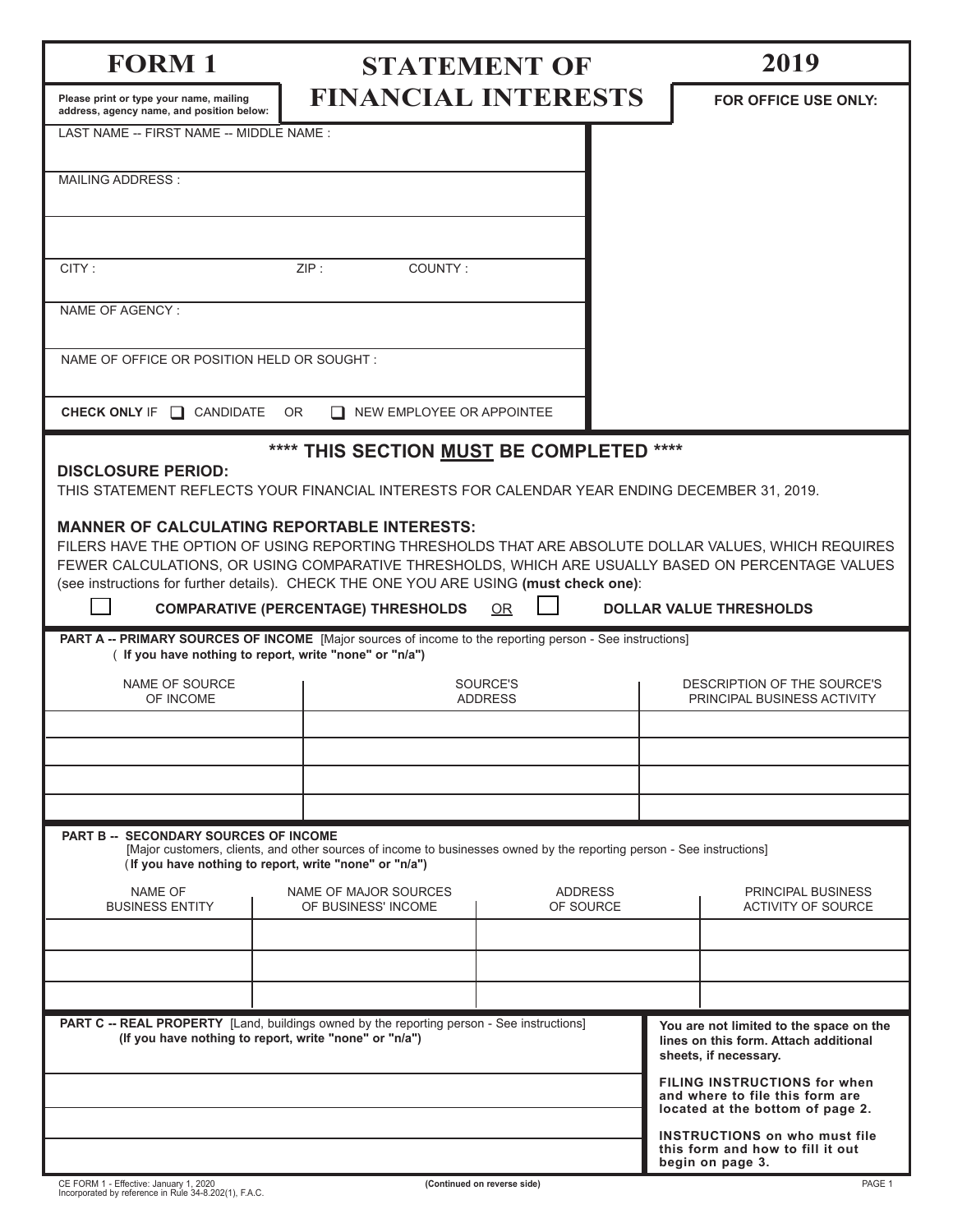| <b>PART D - INTANGIBLE PERSONAL PROPERTY</b> [Stocks, bonds, certificates of deposit, etc. - See instructions]<br>(If you have nothing to report, write "none" or "n/a")<br><b>TYPE OF INTANGIBLE</b>                                                                                                                                                                                                                                                                                                               | BUSINESS ENTITY TO WHICH THE PROPERTY RELATES                                                                                                                                                                                                                                                                                                                                                                                                       |  |  |  |
|---------------------------------------------------------------------------------------------------------------------------------------------------------------------------------------------------------------------------------------------------------------------------------------------------------------------------------------------------------------------------------------------------------------------------------------------------------------------------------------------------------------------|-----------------------------------------------------------------------------------------------------------------------------------------------------------------------------------------------------------------------------------------------------------------------------------------------------------------------------------------------------------------------------------------------------------------------------------------------------|--|--|--|
|                                                                                                                                                                                                                                                                                                                                                                                                                                                                                                                     |                                                                                                                                                                                                                                                                                                                                                                                                                                                     |  |  |  |
|                                                                                                                                                                                                                                                                                                                                                                                                                                                                                                                     |                                                                                                                                                                                                                                                                                                                                                                                                                                                     |  |  |  |
| <b>PART E - LIABILITIES</b> [Major debts - See instructions]<br>(If you have nothing to report, write "none" or "n/a")                                                                                                                                                                                                                                                                                                                                                                                              |                                                                                                                                                                                                                                                                                                                                                                                                                                                     |  |  |  |
| NAME OF CREDITOR                                                                                                                                                                                                                                                                                                                                                                                                                                                                                                    | ADDRESS OF CREDITOR                                                                                                                                                                                                                                                                                                                                                                                                                                 |  |  |  |
|                                                                                                                                                                                                                                                                                                                                                                                                                                                                                                                     |                                                                                                                                                                                                                                                                                                                                                                                                                                                     |  |  |  |
|                                                                                                                                                                                                                                                                                                                                                                                                                                                                                                                     |                                                                                                                                                                                                                                                                                                                                                                                                                                                     |  |  |  |
| PART F - INTERESTS IN SPECIFIED BUSINESSES [Ownership or positions in certain types of businesses - See instructions]<br>(If you have nothing to report, write "none" or "n/a")                                                                                                                                                                                                                                                                                                                                     | <b>BUSINESS ENTITY #1</b><br><b>BUSINESS ENTITY #2</b>                                                                                                                                                                                                                                                                                                                                                                                              |  |  |  |
| NAME OF BUSINESS ENTITY                                                                                                                                                                                                                                                                                                                                                                                                                                                                                             |                                                                                                                                                                                                                                                                                                                                                                                                                                                     |  |  |  |
| ADDRESS OF BUSINESS ENTITY                                                                                                                                                                                                                                                                                                                                                                                                                                                                                          |                                                                                                                                                                                                                                                                                                                                                                                                                                                     |  |  |  |
| PRINCIPAL BUSINESS ACTIVITY                                                                                                                                                                                                                                                                                                                                                                                                                                                                                         |                                                                                                                                                                                                                                                                                                                                                                                                                                                     |  |  |  |
| POSITION HELD WITH ENTITY                                                                                                                                                                                                                                                                                                                                                                                                                                                                                           |                                                                                                                                                                                                                                                                                                                                                                                                                                                     |  |  |  |
| OWN MORE THAN A 5% INTEREST IN THE BUSINESS                                                                                                                                                                                                                                                                                                                                                                                                                                                                         |                                                                                                                                                                                                                                                                                                                                                                                                                                                     |  |  |  |
| NATURE OF MY OWNERSHIP INTEREST                                                                                                                                                                                                                                                                                                                                                                                                                                                                                     |                                                                                                                                                                                                                                                                                                                                                                                                                                                     |  |  |  |
| <b>PART G - TRAINING</b><br>For elected municipal officers required to complete annual ethics training pursuant to section 112.3142, F.S.                                                                                                                                                                                                                                                                                                                                                                           | I CERTIFY THAT I HAVE COMPLETED THE REQUIRED TRAINING.                                                                                                                                                                                                                                                                                                                                                                                              |  |  |  |
| IF ANY OF PARTS A THROUGH G ARE CONTINUED ON A SEPARATE SHEET, PLEASE CHECK HERE                                                                                                                                                                                                                                                                                                                                                                                                                                    | ⊔                                                                                                                                                                                                                                                                                                                                                                                                                                                   |  |  |  |
| <b>SIGNATURE OF FILER:</b>                                                                                                                                                                                                                                                                                                                                                                                                                                                                                          | <b>CPA or ATTORNEY SIGNATURE ONLY</b>                                                                                                                                                                                                                                                                                                                                                                                                               |  |  |  |
| Signature:                                                                                                                                                                                                                                                                                                                                                                                                                                                                                                          | If a certified public accountant licensed under Chapter 473, or attorney<br>in good standing with the Florida Bar prepared this form for you, he or<br>she must complete the following statement:                                                                                                                                                                                                                                                   |  |  |  |
|                                                                                                                                                                                                                                                                                                                                                                                                                                                                                                                     | prepared the CE<br>Form 1 in accordance with Section 112.3145, Florida Statutes, and the<br>instructions to the form. Upon my reasonable knowledge and belief, the<br>disclosure herein is true and correct.                                                                                                                                                                                                                                        |  |  |  |
| Date Signed:                                                                                                                                                                                                                                                                                                                                                                                                                                                                                                        | <b>CPA/Attorney Signature:</b>                                                                                                                                                                                                                                                                                                                                                                                                                      |  |  |  |
|                                                                                                                                                                                                                                                                                                                                                                                                                                                                                                                     |                                                                                                                                                                                                                                                                                                                                                                                                                                                     |  |  |  |
|                                                                                                                                                                                                                                                                                                                                                                                                                                                                                                                     | Date Signed:                                                                                                                                                                                                                                                                                                                                                                                                                                        |  |  |  |
| <b>FILING INSTRUCTIONS:</b><br>If you were mailed the form by the Commission on Ethics or a County<br>Supervisor of Elections for your annual disclosure filing, return the<br>form to that location. To determine what category your position falls<br>under, see page 3 of instructions.                                                                                                                                                                                                                          | <b>Candidates</b> file this form together with their filing papers.<br><b>MULTIPLE FILING UNNECESSARY: A candidate who files a Form</b><br>1 with a qualifying officer is not required to file with the Commission<br>or Supervisor of Elections.                                                                                                                                                                                                   |  |  |  |
| Local officers/employees file with the Supervisor of Elections<br>of the county in which they permanently reside. (If you do not<br>permanently reside in Florida, file with the Supervisor of the county<br>where your agency has its headquarters.) Form 1 filers who file with<br>the Supervisor of Elections may file by mail or email. Contact your<br>Supervisor of Elections for the mailing address or email address to<br>use. Do not email your form to the Commission on Ethics, it will be<br>returned. | WHEN TO FILE: Initially, each local officer/employee, state officer,<br>and specified state employee must file within 30 days of the<br>date of his or her appointment or of the beginning of employment.<br>Appointees who must be confirmed by the Senate must file prior to<br>confirmation, even if that is less than 30 days from the date of their<br>appointment.<br><b>Candidates</b> must file at the same time they file their qualifying |  |  |  |
| State officers or specified state employees who file with the<br>Commission on Ethics may file by mail or email. To file by mail,<br>send the completed form to P.O. Drawer 15709, Tallahassee, FL                                                                                                                                                                                                                                                                                                                  | papers.<br><b>Thereafter</b> , file by July 1 following each calendar year in which they<br>hold their positions.                                                                                                                                                                                                                                                                                                                                   |  |  |  |
| 32317-5709; physical address: 325 John Knox Rd, Bldg E, Ste 200,<br>Tallahassee, FL 32303. To file with the Commission by email, scan<br>your completed form and any attachments as a pdf (do not use any<br>other format), send it to CEForm1@leg.state.fl.us and retain a copy<br>for your records. Do not file by both mail and email. Choose only one                                                                                                                                                           | Finally, file a final disclosure form (Form 1F) within 60 days of<br>leaving office or employment. Filing a CE Form 1F (Final Statement<br>of Financial Interests) does not relieve the filer of filing a CE Form 1<br>if the filer was in his or her position on December 31, 2019.                                                                                                                                                                |  |  |  |

filing method. Form 6s will not be accepted via email.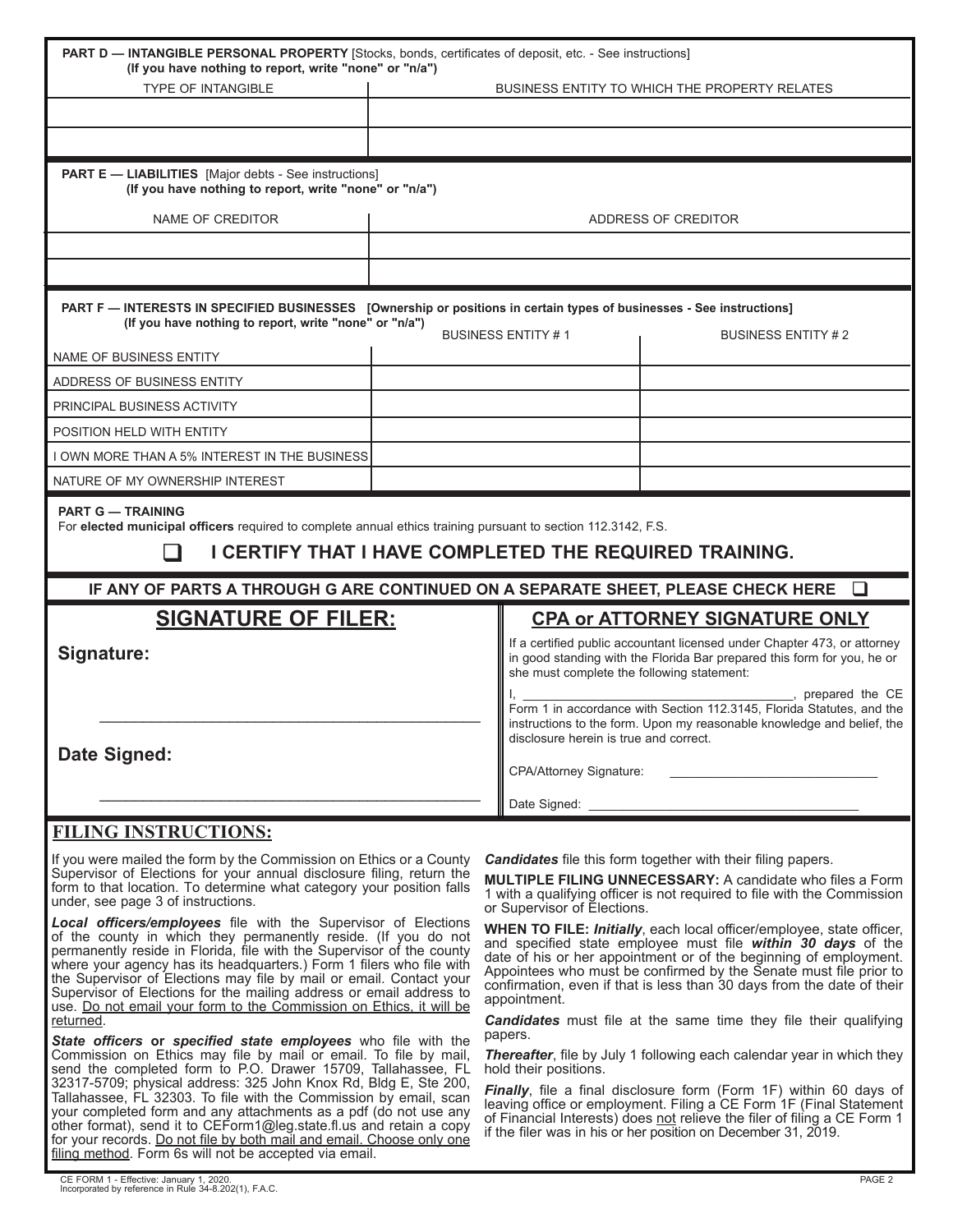## **NOTICE**

**Annual Statements of Financial Interests are due July 1. If the annual form is not filed or postmarked by September 1, an automatic fine of \$25 for each day late will be imposed, up to a maximum penalty of \$1,500. Failure to file also can result in removal from public office or employment. [s. 112.3145, F.S.]**

**In addition, failure to make any required disclosure constitutes grounds for and may be punished by one or more of the following: disqualification from being on the ballot, impeachment, removal or suspension from office or employment, demotion, reduction in salary, reprimand, or a civil penalty not exceeding \$10,000. [s. 112.317, F.S.]**

# **WHO MUST FILE FORM 1:**

1) Elected public officials not serving in a political subdivision of the director of a county, municipality, or other political subdivision; county required to file full disclosure on Form 6. county or municipal water resources coordinator; county or municipal

or council having statewide jurisdiction, excluding members of solely advisory bodies, but including judicial nominating commission members; advisory bodies, but including judicial nominating commission members; a land development permit; chief of police; fire chief; municipal clerk;<br>Directors of Enterprise Florida, Scripps Florida Funding Corporation, appointe and Career Source Florida; and members of the Council on the Social district medical examiner; purchasing agent (regardless of title) having Status of Black Men and Boys; the Executive Director, Governors, and senior managers of Citizens Property Insurance Corporation; governmental unit.<br>Governors and senior managers of Florida Workers' Compensation Joint 8) Officers and employees of entities serving as chief administrative Governors and senior managers of Florida Workers' Compensation Joint Underwriting Association; board members of the Northeast Fla. Regional officer of a political subdivision.<br>Transportation Commission; board members of Triumph Gulf Coast, Inc; 9) Members of governing boards of charter scho Transportation Commission; board members of Triumph Gulf Coast, Inc; board members of Florida Is For Veterans, Inc.; and members of the city or other public entity.<br>Technology Advisory Council within the Agency for State Technology. [10] Employees in the office of the Governor or of a Cabin Technology Advisory Council within the Agency for State Technology.

of Education, the Board of Governors, the local Boards of Trustees and clerical, and similar positions.<br>Presidents of state universities, and the Florida Prepaid College Board. [11] The following positions in each state de

Presidents of state universities, and the Florida Prepaid College Board.<br>11) Persons elected to office in any political subdivision (such as municipalities, counties, and special districts) and any person appointed to fill a vacancy in such office, unless required to file Form 6.

commissions, authorities, or other bodies of county, municipality, school Director, Assistant or Deputy Director, Bureau Chief, and any person district, independent special district, or other political subdivision: the hav district, independent special district, or other political subdivision: the governing body of the subdivision; community college or junior college title.<br>district boards of trustees; boards having the power to enforce local code provisions; boards of adjustment; community redevelopment agencies; conflict and civil regional counsel, and assistant criminal conflict and civil<br>planning or zoning boards having the power to recommend, create, or ergiona planning or zoning boards having the power to recommend, create, or modify land planning or zoning within a political subdivision, except for citizen advisory committees, technical coordinating committees, and and hearing officers.<br>similar groups who only have the power to make recommendations 14) The Superintendent or Director of a state mental health institute similar groups who only have the power to make recommendations  $14$ ) The Superintendent or Director of a state mental health institute to planning or zoning boards, and except for representatives of  $\alpha$  established for t to planning or zoning boards, and except for representatives of<sub>a</sub>established for training and research in the mental health field, or any<br>military installation acting on behalf of all military installations within that ma jurisdiction; pension or retirement boards empowered to invest pension treatment, or rehabilitation.<br>
or retirement funds or determine entitlement to or amount of pensions or  $15)$  State agency Bus other retirement benefits, and the Pinellas County Construction Licensing Board.

6) Any appointed member of a local government board who \$35,000. authority or the enabling legislation, ordinance, or resolution creating the employee (other than those employed in maintenance, clerical, board.

mayor; county or city manager; chief administrative employee or finance Commission on Ethics.

or municipal attorney; chief county or municipal building inspector; 2) Appointed members of each board, commission, authority, pollution control director; county or municipal environmental control appointed district school superintendent; community college president;

3) The Commissioner of Education, members of the State Board who are exempt from the Career Service System, excluding secretarial,

board, or council: Secretary, Assistant or Deputy Secretary, Executive Director, Assistant or Deputy Executive Director, and anyone having the

power normally conferred upon such persons, regardless of title.<br>12) The following positions in each state department or division: 5) Appointed members of the following boards, councils, 12) The following positions in each state department or division:<br>nmissions, authorities, or other bodies of county, municipality, school Director, Assistant or Deput

13) Assistant State Attorneys, Assistant Public Defenders, criminal counsel or assistant counsel to a state agency, administrative law judges,

15) State agency Business Managers, Finance and Accounting Directors, Personnel Officers, Grant Coordinators, and purchasing agents (regardless of title) with power to make a purchase exceeding

16) The following positions in legislative branch agencies: each secretarial, or similar positions and legislative assistants exempted<br>Persons holding any of these positions in local government: by the presiding officer of their house); and each employee of the 7) Persons holding any of these positions in local government: by the presiding officer of their house); and each employee of the

# **INSTRUCTIONS FOR COMPLETING FORM 1:**

**INTRODUCTORY INFORMATION** (Top of Form): If your **INTRODUCTORY INFORMATION** (Top of Form): If your **OFFICE OR POSITION HELD OR SOUGHT:** The title of name, mailing address, public agency, and position are already the office or position you hold, are seeking, or held durin name, mailing address, public agency, and position are already the office or position you hold, are seeking, or held during the printed on the form, you do not need to provide this information disclosure period even if you unless it should be changed. To change any of this information, are a candidate for office or are a new employee or appointee, write the correct information on the form, and contact your check the appropriate box. agency's financial disclosure coordinator. You can find your<br>coordinator on the Commission on Ethics website: www.ethics.

**NAME OF AGENCY:** The name of the governmental unit you file. If you are an active or former officer or employee listed which you are or were employed, in Section 119.071, F.S., whose home address is exempt from or for which you are a candidate.  $\Box$  disclosure, the Commission will maintain that confidentiality if

**DISCLOSURE PERIOD:** The "disclosure period" for your you submit a written request. report is the calendar year ending December 31, 2019.

disclosure period <u>even if you have since left that position</u>. If you

PUBLIC RECORD: The disclosure form and everything attached to it is a public record. Your Social Security Number<br>state.fl.us.<br>**NAME OF AGENCY:** The name of the governmental unit you file. If you are an active or former officer or employee listed in Section 119.071, F.S., whose home address is exempt from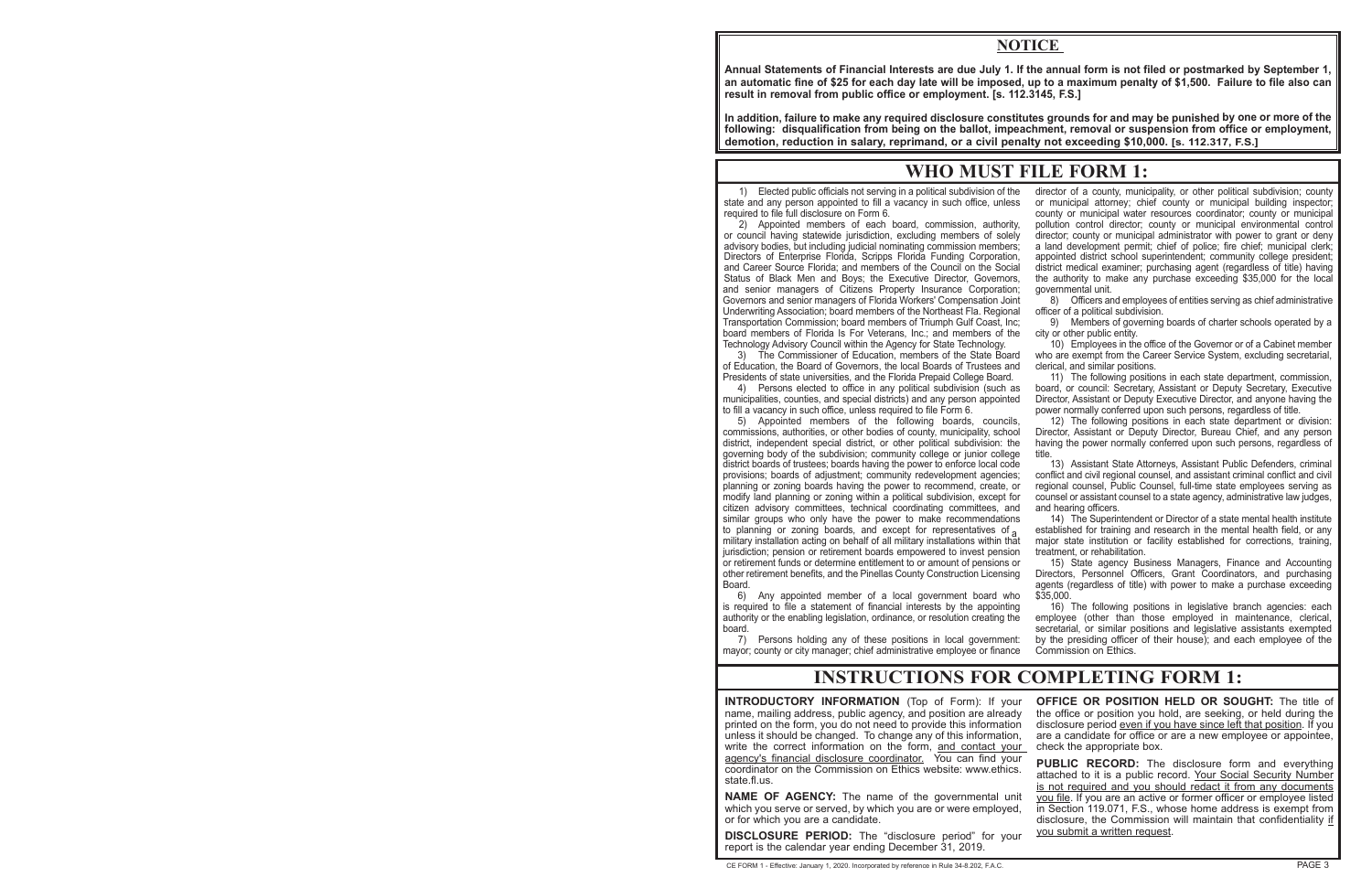## **MANNER OF CALCULATING REPORTABLE INTEREST**

Filers have the option of reporting based on either thresholds that are comparative (usually, based on percentage values) or thresholds that are based on absolute dollar values. The instructions on the following pages specifically describe the different thresholds. Check the box that reflects the choice you have made. You must use the type of threshold you have chosen for each part of the form. In other words, if you choose to report based on absolute dollar value thresholds, you cannot use a percentage threshold on any part of the form.

# **IF YOU HAVE CHOSEN DOLLAR VALUE THRESHOLDS THE FOLLOWING INSTRUCTIONS APPLY**

### **PART A — PRIMARY SOURCES OF INCOME**

[Required by s. 112.3145(3)(b)1, F.S.]

Part A is intended to require the disclosure of your principal sources of income during the disclosure period. You do not have to disclose any public salary or public position(s). The income of your spouse need not be disclosed; however, if there is joint income to you and your spouse from property you own jointly (such as interest or dividends from a bank account or stocks), you should disclose the source of that income if it exceeded the threshold.

Please list in this part of the form the name, address, and principal business activity of each source of your income which exceeded \$2,500 of gross income received by you in your own name or by any other person for your use or benefit.

"Gross income" means the same as it does for income tax purposes, even if the income is not actually taxable, such as interest on tax-free bonds. Examples include: compensation for services, income from business, gains from property dealings, interest, rents, dividends, pensions, IRA distributions, social security, distributive share of partnership gross income, and alimony, but not child support.

Examples:

— If you were employed by a company that manufactures computers and received more than \$2,500, list the name of the company, its address, and its principal business activity (computer manufacturing).

— If you were a partner in a law firm and your distributive share of partnership gross income exceeded \$2,500, list the name of the firm, its address, and its principal business activity (practice of law).

— If you were the sole proprietor of a retail gift business and your gross income from the business exceeded \$2,500, list the name of the business, its address, and its principal business activity (retail gift sales).

— If you received income from investments in stocks and bonds, list each individual company from which you derived more than \$2,500. Do not aggregate all of your investment income.

— If more than \$2,500 of your gross income was gain from the sale of property (not just the selling price), list as a source of income the purchaser's name, address and principal business activity. If the purchaser's identity is unknown, such as where securities listed on an exchange are sold through a brokerage firm, the source of income should be listed as "sale of (name of company) stock," for example.

If more than \$2,500 of your gross income was in the form of interest from one particular financial institution (aggregating interest from all CD's, accounts, etc., at that institution), list the name of the institution, its address, and its principal business activity.

### **PART B — SECONDARY SOURCES OF INCOME**

[Required by s. 112.3145(3)(b)2, F.S.]

This part is intended to require the disclosure of major customers, clients, and other sources of income to businesses in which you own an interest. It is not for reporting income from second jobs. That kind of income should be reported in Part A "Primary Sources of Income," if it meets the reporting threshold. You will not have anything to report unless, during the disclosure period:

(1) You owned (either directly or indirectly in the form of an equitable or beneficial interest) more than 5% of the total assets or capital stock of a business entity (a corporation, partnership, LLC, limited partnership, proprietorship, joint venture, trust, firm, etc., doing business in Florida); *and,* 

(2) You received more than \$5,000 of your gross income during the disclosure period from that business entity.

If your interests and gross income exceeded these thresholds, then for that business entity you must list every source of income to the business entity which exceeded 10% of the business entity's gross income (computed on the basis of the business entity's most recently completed fiscal year), the source's address, and the source's principal business activity.

Examples:

— You are the sole proprietor of a dry cleaning business, from which you received more than \$5,000. If only one customer, a uniform rental company, provided more than 10% of your dry cleaning business, you must list the name of the uniform rental company, its address, and its principal business activity (uniform rentals).

— You are a 20% partner in a partnership that owns a shopping mall and your partnership income exceeded the above thresholds. List each tenant of the mall that provided more than 10% of the partnership's gross income and the tenant's address and principal business activity.

### **PART C — REAL PROPERTY**

[Required by s. 112.3145(3)(b)3, F.S.]

In this part, list the location or description of all real property in Florida in which you owned directly or indirectly at any time during the disclosure period in excess of 5% of the property's value. You are not required to list your residences. You should list any vacation homes if you derive income <u>from them.</u>

Indirect ownership includes situations where you are a beneficiary of a trust that owns the property, as well as situations where you own more than 5% of a partnership or corporation that owns the property. The value of the property may be determined by the most recently assessed value for tax purposes, in the absence of a more current appraisal.

The location or description of the property should be sufficient to enable anyone who looks at the form to identify the property. A street address should be used, if one exists.

### **PART D — INTANGIBLE PERSONAL PROPERTY**

[Required by s. 112.3145(3)(b)3, F.S.]

Describe any intangible personal property that, at any time during the disclosure period, was worth more than \$10,000 and state the business entity to which the property related. Intangible personal property includes things such as cash on hand, stocks, bonds, certificates of deposit, vehicle leases, interests in businesses, beneficial interests in trusts, money owed you, Deferred Retirement Option Program (DROP) accounts, the Florida Prepaid College Plan, and bank accounts. Intangible personal property also includes investment products held in IRAs, brokerage accounts, and the Florida College Investment Plan. Note that the product *contained in*  a brokerage account, IRA, or the Florida College Investment Plan is your asset—not the account or plan itself. Things like automobiles and houses you own, jewelry, and paintings are not intangible property. Intangibles relating to the same business entity may be aggregated; for example, CDs and savings accounts with the same bank. Property owned as tenants by the entirety or as joint tenants with right of survivorship should be valued at 100%. The value of a leased vehicle is the vehicle's present value minus the lease residual (a number found on the lease document).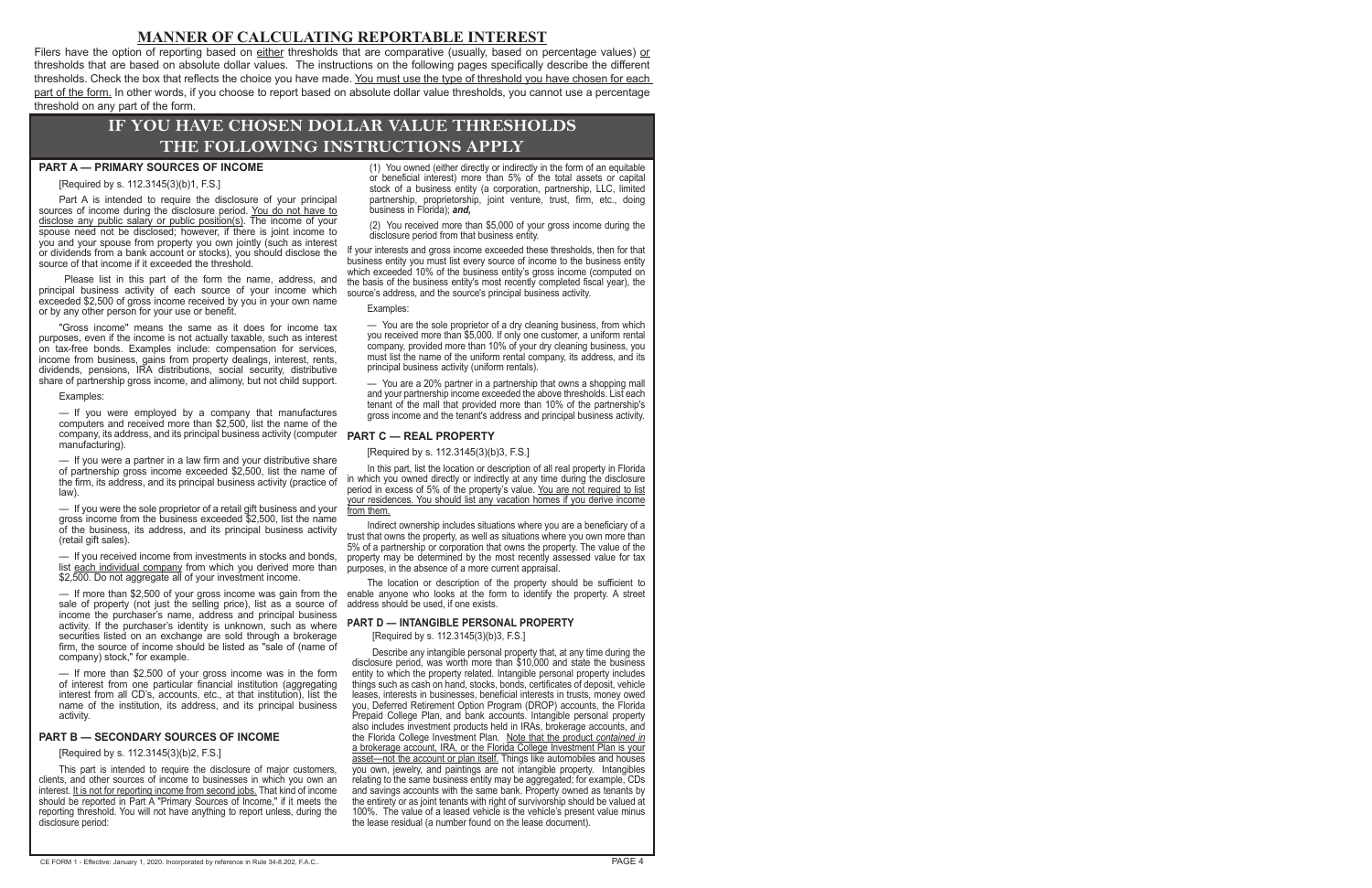### **PART E — LIABILITIES**

[Required by s. 112.3145(3)(b)4, F.S.]

List the name and address of each creditor to whom you owed more than \$10,000 at any time during the disclosure period. The amount of the liability of a vehicle lease is the sum of any past-due payments and all unpaid prospective lease payments. You are not required to list the amount of any debt. You do not have to disclose credit card and retail installment accounts, taxes owed (unless reduced to a judgment), indebtedness on a life insurance policy owed to the company of issuance, or contingent liabilities. A "contingent liability" is one that will become an actual liability only when one or more future events occur or fail to occur, such as where you are liable only as a guarantor, surety, or endorser on a promissory note. If you are a "co-maker" and are jointly liable or jointly and severally liable, then it is not a contingent liability.

### **PART F — INTERESTS IN SPECIFIED BUSINESSES**

[Required by s. 112.3145(6), F.S.]

The types of businesses covered in this disclosure include: state and federally chartered banks; state and federal savings and loan associations; cemetery companies; insurance companies; mortgage companies; credit unions; small loan companies; alcoholic beverage licensees; pari-mutuel wagering companies, utility companies, entities controlled by the Public Service Commission; and entities granted a franchise to operate by either a city or a county government.

Disclose in this part the fact that you owned during the disclosure period an interest in, or held any of certain positions with the types of businesses listed above. You must make this disclosure if you own or owned (either directly or indirectly in the form of an equitable or beneficial interest) at any time during the disclosure period more than 5% of the total assets or capital stock of one of the types of business entities listed above. You also must complete this part of the form for each of these types of businesses for which you are, or were at any time during the disclosure period, an officer, director, partner, proprietor, or agent (other than a resident agent solely for service of process).

If you have or held such a position or ownership interest in one of these types of businesses, list the name of the business, its address and principal business activity, and the position held with the business (if any). If you own(ed) more than a 5% interest in the business, indicate that fact and describe the nature of your interest.

### **PART G — TRAINING CERTIFICATION**

### [Required by s. 112.3142, F.S.]

If you are a Constitutional or elected municipal officer whose service began before March 31 of the year for which you are filing, you are required to complete four hours of ethics training which addresses Article II, Section 8 of the Florida Constitution, the Code of Ethics for Public Officers and Employees, and the public records and open meetings laws of the state. You are required to certify on this form that you have taken such training.

**(End of Dollar Value Thresholds Instructions.)**

# **IF YOU HAVE CHOSEN COMPARATIVE (PERCENTAGE) THRESHOLDS THE FOLLOWING INSTRUCTIONS APPLY**

### **PART A - PRIMARY SOURCES OF INCOME**

[Required by s. 112.3145(3)(a)1, F.S.]

Part A is intended to require the disclosure of your principal<br>sources of income during the disclosure period. <u>You do not have</u><br>to disclose any public salary or public position(s), but income from<br>these public sources sho from a bank account or stocks), you should include all of that income — If more than 5% of your gross income was in the form of when calculating your gross income and disclose the source of that interest from one particula when calculating your gross income and disclose the source of that income if it exceeded the threshold.

Please list in this part of the form the name, address, and its reach principal business activity of each source of your income which activity. exceeded 5% of the gross income received by you in your own name **PART B — SECONDARY SOURCES OF INCOME** or by any other person for your benefit or use during the disclosure period. [Required by s. 112.3145(3)(a)2, F.S.]

purposes, even if the income is not actually taxable, such as interest clients, and other sources of income to businesses in which you own<br>on tax-free bonds. Examples include: compensation for services, an interest. It is on tax-free bonds. Examples include: compensation for services, income from business, gains from property dealings, interest, rents, of income should be reported in Part A, "Primary Sources of Income," dividends, pensions, IRA distributions, social security, distributive if it meets the reporting threshold. You will *not* have anything to report share of partnership gross income, and alimony, but not child support. *unless* during the disclosure period:

— If you received income from investments in stocks and principal business activity. bonds, list each individual company from which you derived

more than 5% of your gross income. Do not aggregate all of your investment income.

Part A is intended to require the disclosure of your principal  $-$  If more than 5% of your gross income was gain from the sale<br>Real of income during the disclosure pariod. You do not have of property (not just the selling

interest from all CD's, accounts, etc., at that institution), list the

"Gross income" means the same as it does for income tax \_\_\_\_\_\_\_\_\_\_\_\_\_\_\_\_\_\_\_\_\_\_\_\_\_<br>oses even if the income is not actually taxable, such as interest \_\_clients, and other sources of income to businesses in which you own

Examples:<br>  $\begin{array}{lllllllllllllllllllllllllllllllllll} \end{array}$ <br>  $\begin{array}{lllllllllllllllllllll} \end{array}$ <br>  $\begin{array}{lllllllllllllllll} \end{array}$  H you were employed by a company that manufactures<br>
computers and received more than 5% of your gross income<br>
from the company,

- If you were the sole proprietor of a retail gift business and<br>your interests and gross income exceeded these thresholds, then<br>your gross income from the business exceeded 5% of your<br>total gross income, list the name of t